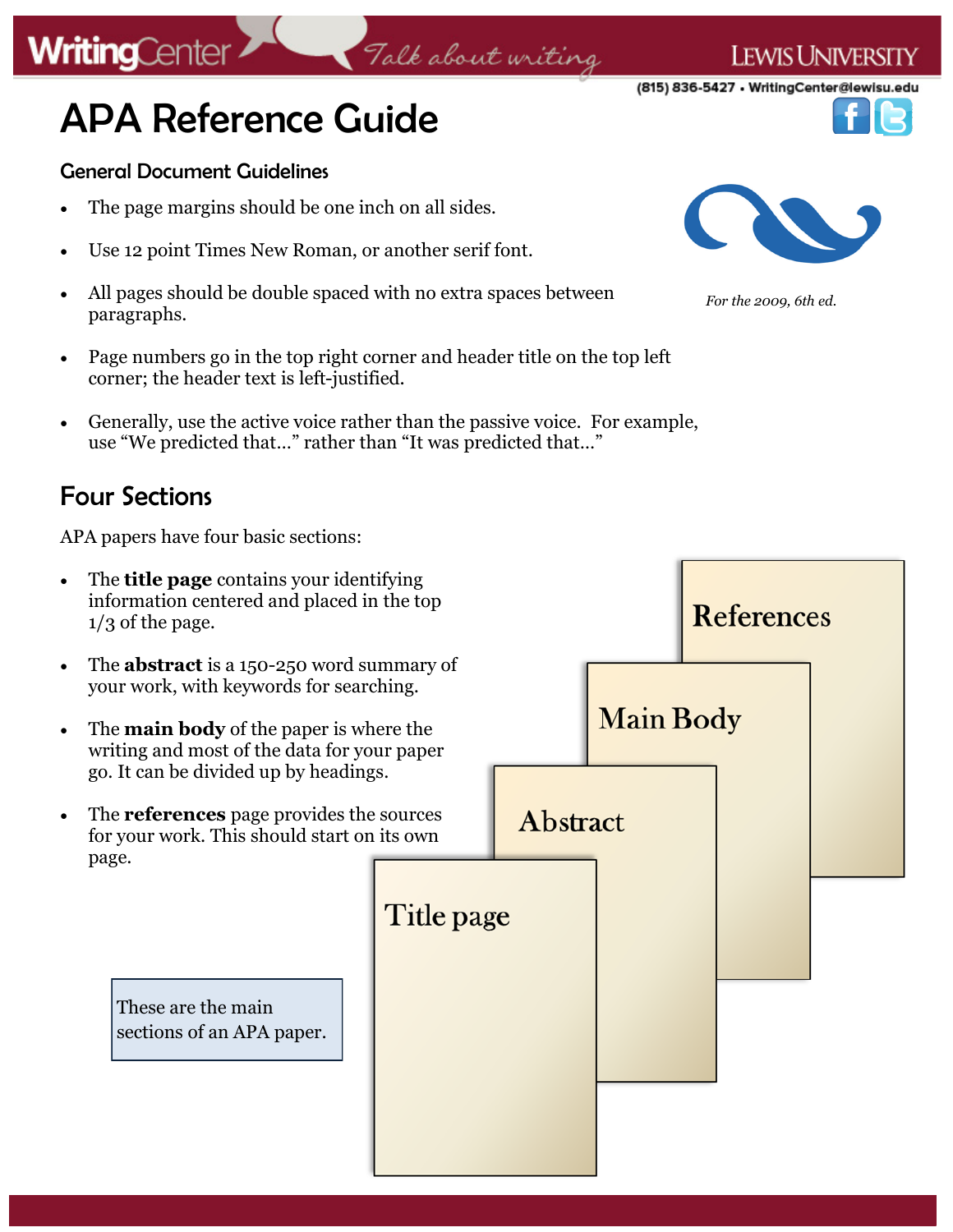**WritingCenter** 

# Talk about writing

(815) 836-5427 • WritingCenter@lewisu.edu

**LEWIS UNIVERSITY** 

# APA Title Page Example

The title page has a different header than the rest of the paper. Here are the steps to create the headers:

- 1. Double click the top of the page. Go to the top menu bar and click the box that says "Different First Page."
- 2. Click the "Header" icon and select "Blank (Three Columns)." Your first column should have your title in all capital letters. For the title page, make sure the words "Running head:" appear prior to your title.
- 3. Delete the second column. On the third column, click the "Page Number" icon and select "Current Position" from the menu. Then select the "Plain Number" option.
- 4. Repeat steps 2 and 3 on the second page of your document, without including "Running head:" in the first column.
- 5. About 1/3 of the page down on the first page, centered, you should have the following information in this order: Title, your name, school/affiliation name.

#### For further information on creating a title page, **[click here](https://lewisuwritingcenter.files.wordpress.com/2014/02/running-header_edited.pdf)**.

| EFFECTS OF AGE ON DETECTION OF EMOTION                                                             | $\overline{2}$ |
|----------------------------------------------------------------------------------------------------|----------------|
| Abstract                                                                                           |                |
| Age differences were examined in affective processing, in the context of a visual search task.     |                |
| Young and older adults were faster to detect high arousal images compared with low arousal and     |                |
| neutral items. Younger adults were faster to detect positive high arousal targets compared with    |                |
| other categories. In contrast, older adults exhibited an overall detection advantage for emotional |                |
| images compared with neutral images. Together, these findings suggest that older adults do not     |                |
| display valence-based effects on affective processing at relatively automatic stages.              |                |
| Keywords: aging, attention, information processing, emotion, visual search                         |                |



| Running head: TITLE OF YOUR PAPER    | 1 |
|--------------------------------------|---|
|                                      |   |
| The Title of Your Paper<br>Your Name |   |
| School Affiliation                   |   |
|                                      |   |
|                                      |   |

## Abstract Tips & Example

- Write your paper first—it will make completing the abstract far easier.
- The abstract is always on page two of the paper. It is not indented and the word "Abstract" should be centered.
- It should be between 150–250 words in length.
- The abstract should list information in the same order as your written work.
- Do not explain results or analyze information in the abstract.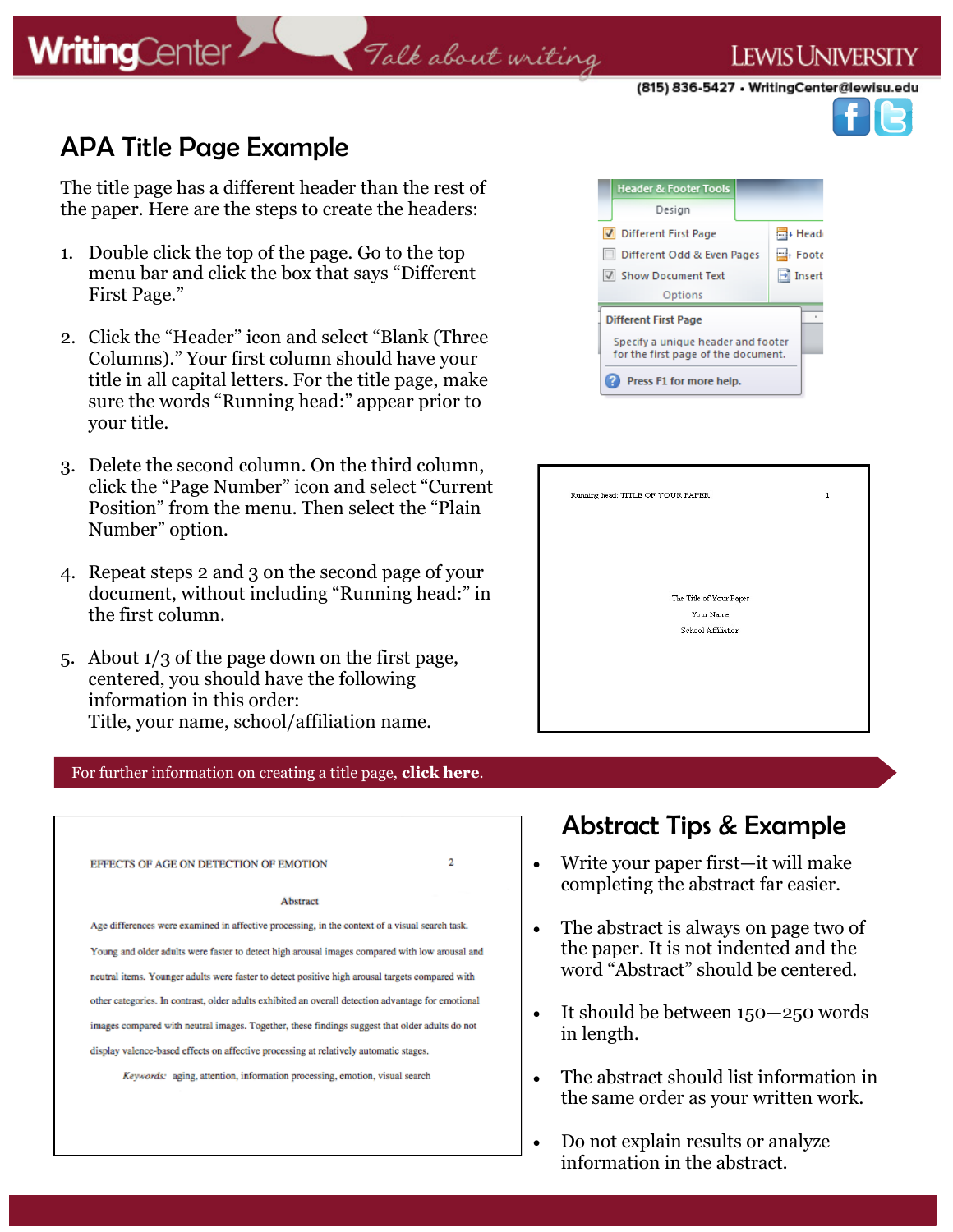## Level Headings

- Headings help organize your paper.
- Works such as literature reviews and research proposals make extensive use of them.
- They provide quick access to salient points, such as the Discussion or Methods section in a research paper.
- Unless your instructor or rubric specify otherwise, the title should appear centered and non-bolded at the top of the main body's first page. This often serves as the introduction section of a paper.

Talk about writing

All subsequent level headings follow the format below.

| Level # | How it's formatted                                                                                                                                                     |
|---------|------------------------------------------------------------------------------------------------------------------------------------------------------------------------|
|         | <b>Centered, Bold, Uppercase and Lowercase</b><br>Your text should begin on the line below your header. Remember to indent each paragraph as<br>you continue to write. |
| 2       | Left-aligned, Bold, Uppercase and Lowercase<br>Your text should begin on the next line on your document. Make sure you indent each<br>paragraph.                       |
| 3       | Indented, bold, lowercase with a period. Your text should begin right after your<br>heading.                                                                           |
|         | Indented, bold, italicized, lowercase with a period. Your text should begin<br>right after your heading.                                                               |
| 5       | Indented, italicized, lowercase with a period. Your text should begin right after your<br>heading.                                                                     |

- The Introduction section does not usually get a Examples of in-text heading format. heading. Having the title at the top of the page takes the place of this first section.
- Headings are not usually indicated by numbers or letters.
- Shorter papers may not use all of the heading levels (or any at all).
- The higher the level of a heading, the more general it typically is.

| Method (Level 1) |  |  |
|------------------|--|--|
|------------------|--|--|

**Site of Study** (Level 2)

**Participant Population** (Level 2)

**Students.** (Level 3)

**Results** (Level 1)

**Spatial Ability** (Level 2)

**Test one.** (Level 3)

*Teachers with experience.* (Level 4)

 *Teachers in training.* (Level 5) **Test two.** (Level 3)

**Kinesthetic Ability** (Level 2)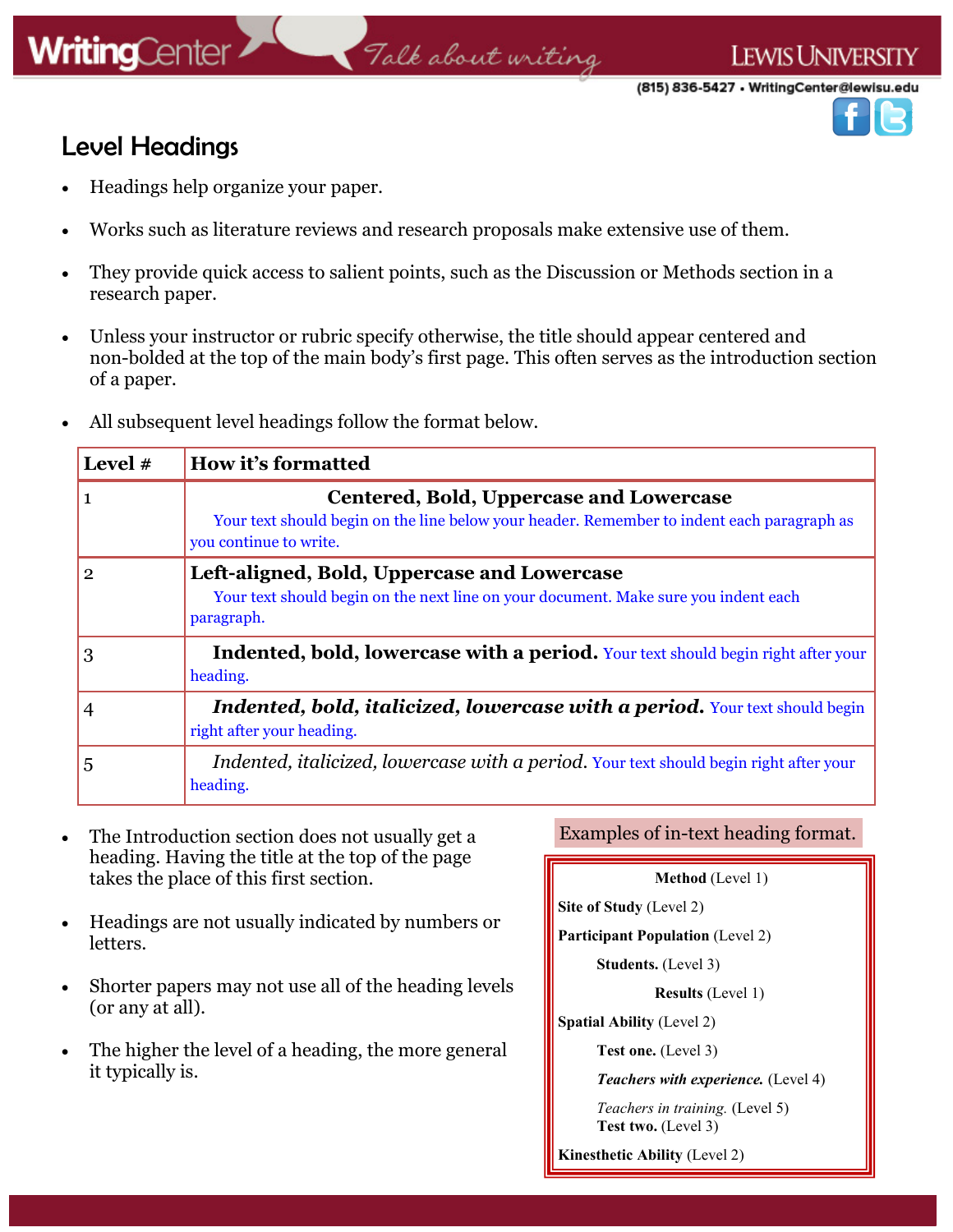# Talk about writing

**LEWIS UNIVERSITY** 



## In-Text Citation

Here are some examples for the most common in-text references.

- *When the names of the authors of a source are part of the sentence:* Williams and Jackson (2014) found that….
- *When the authors of a source are not part of the sentence*: …by observing the chart data (Williams & Jackson, 2014).
- *A source with three to five authors must include all of them the first time they are cited.* Subsequent instances use "et al." For example:

 … tells us further research is necessary (Williams, Jackson, &

Perez, 2012).

Williams et al. (2012) discussed…

- When there are six or more authors, you use "et al." from the beginning there is no need to list them all out when you first use that source. Williams, Jackson, Perez, Tuan, Kim, and Lonero should be cited as: (Williams et al., 2010)
- When you are citing from organizations or government entities, you can use their name as your author. For example:

 The U.S. Food and Drug Administration (n.d.) states that…

 **Please note that all direct quotes should also include a page or paragraph number in their in-text citations.**

For example:

- (Williams et al., 2010, p. 76)
- $\degree$  (Williams et al., 2010, para. 45)

# Quick Citing Tips

- Use the same order of names that appear in the source material for your citation. Do *not* put them in alphabetical order!
- Avoid using secondary sources when possible. If there's no other choice, the correct format is: (as cited in Williams & Jackson, 2014).
- **Personal communications** are used to cite material such as emails, letters, telephone interviews, or class notes, use the format listed below. *These are not included in the References section.*

 (M. Tuan, personal communication, July 3, 2016).

 **Citing a web document** can be tricky. The standard format applies if you have all the information.

Williams (2013) established the company.

 If there's no author listed on the website, use the first few words instead. **The abbreviation "n.d." should be used if no date is listed**. For example:

 The side effects of stress are extensively documented ("Stress in the Workplace," n.d.).

- Give the name of the website when you are citing more than one page from it. Such as: Undercooked chicken is a health risk (U.S.
	- Food and Drug Administration, n.d.).

## Remember to *always* cite when you use:

- $\Rightarrow$  Another person's idea, opinion, or theory.
- $\Rightarrow$  Any facts, statistics, graphs, or drawings.
- $\Rightarrow$  Even if you know something already *you must cite it* with a peer-reviewed source if it is not common knowledge.
- $\Rightarrow$  Quotations or paraphrase of another person's actual spoken or written words.